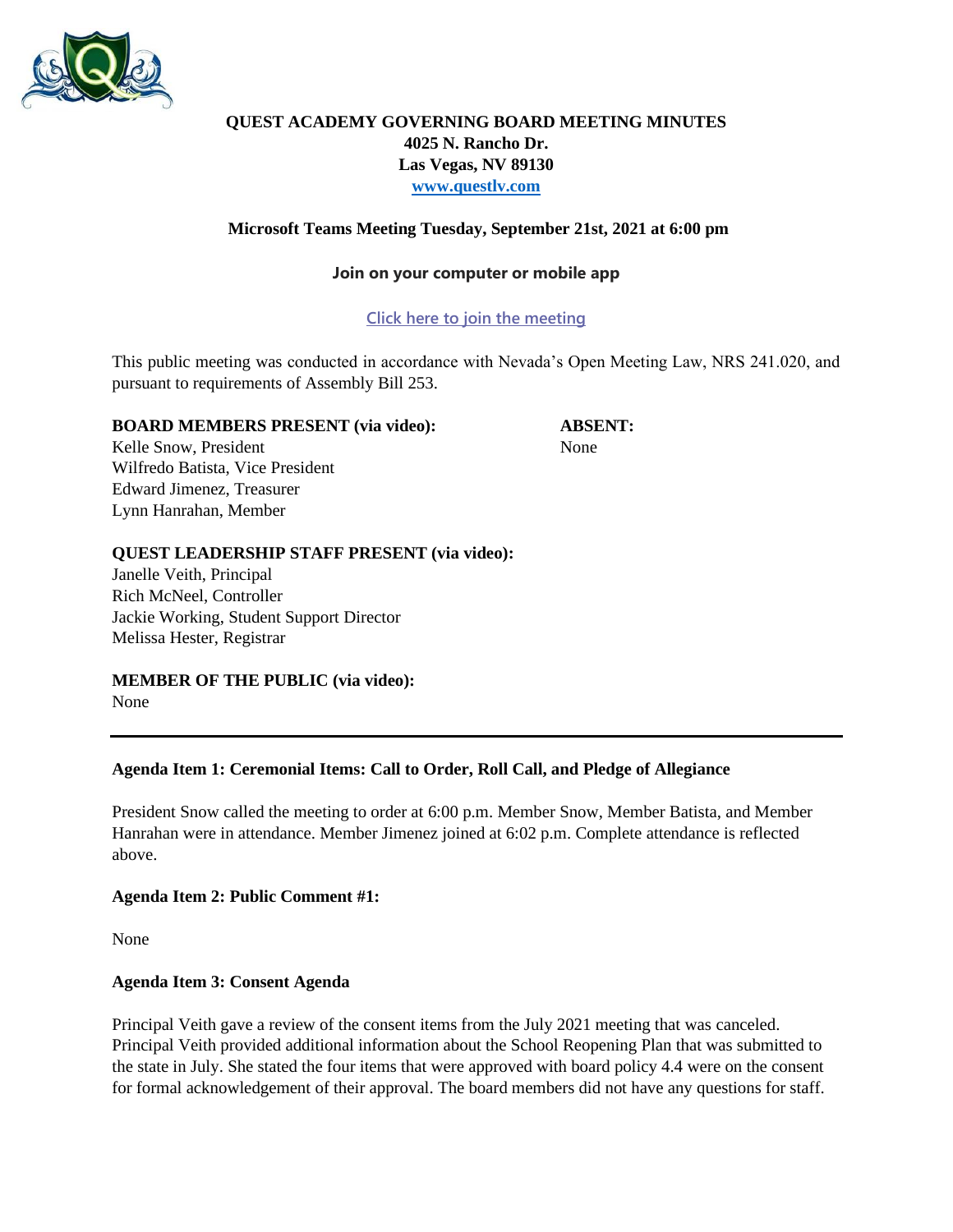

Motion*: Member Batista made a motion to approve the consent agenda items as presented. Member Hanrahan seconded the motion. There was no further discussion. The motion carried unanimously.* 

## **Agenda Item 4: Governing Board Members**

a. Vacancy Positions-Janelle Veith, Principal, provided a summary of the vacancy on the board and efforts to fill the vacancy. A strong candidate was presented to the board, Matt Frye. The board had an opportunity to review his resume and reach out to ask him questions prior to the meeting. The term of the vacancy runs through September  $31<sup>st</sup>$ , 2022. Member Hanrahan stated Mr. Frye is extremely qualified and would be an excellent addition to the board. Vice Chair Batista added he supported staff's recommendation and that the candidate was well qualified.

Motion: *Member Hanrahan made a motion to elect Matt Frye to the Quest Academy governing board, filling the vacancy position that expires in October 2022. Member Jimenez seconded the motion. There was no further discussion. The motion carried unanimously.*

b. Term Expirations-Janelle Veith, Principal, reviewed the term expirations for the current members. Additionally, the goal of the board is to expand from five members to seven members so Quest staff continue to look for candidates with an interest form on the website. There are two members whose terms expire in October 2021-Member Hanrahan and Member Jimenez. If the members are willing, the recommendation is for their terms to be renewed. Member Hanrahan and Member Jimenez both indicated they were willing to serve another term.

Motion: *Member Batista made a motion to renew the governing board term for Member Jimenez. Member Hanrahan seconded the motion. There was no further discussion. The motion carried unanimously with Member Jimenez abstaining from the vote.*

Motion: *Member Batista made a motion to renew the governing board term for Member Hanrahan. Member Jimenez seconded the motion. There was no further discussion. The motion carried unanimously with Member Hanrahan abstaining from the vote.*

c. Office Positions for October  $1^{st}$ , 2021-September  $31^{st}$ , 2021-Principal Veith stated the Quest Bylaws state the board will elect new officers during the first meeting after the new fiscal year. Principal Veith turns over the discussion to the board members. Board Chair Snow stated she did not intend to be the Chair for the next term and recommended Member Batista. Member Hanrahan agreed with that recommendation. Board Members continued to discuss Chair and Vice Chair and if Member Jimenez would be interested in Vice Chair. The duties of Vice Chair were shared. Member Jimenez preferred to continue as Treasurer. Members discussed if all positions had to be filled. The duties of Secretary were shared from the Quest Board Bylaws. Member Hanrahan was willing to serve as Secretary. Members discussed that the new board member may have interest in an available officer position. Member Batista clarifies the process of making nominations for officer positions, discussions, and motions.

Member Jimenez nominated Will Batista for chair of the Quest board for 2021-2022. Member Batista accepted it. There was no further discussion or nominations.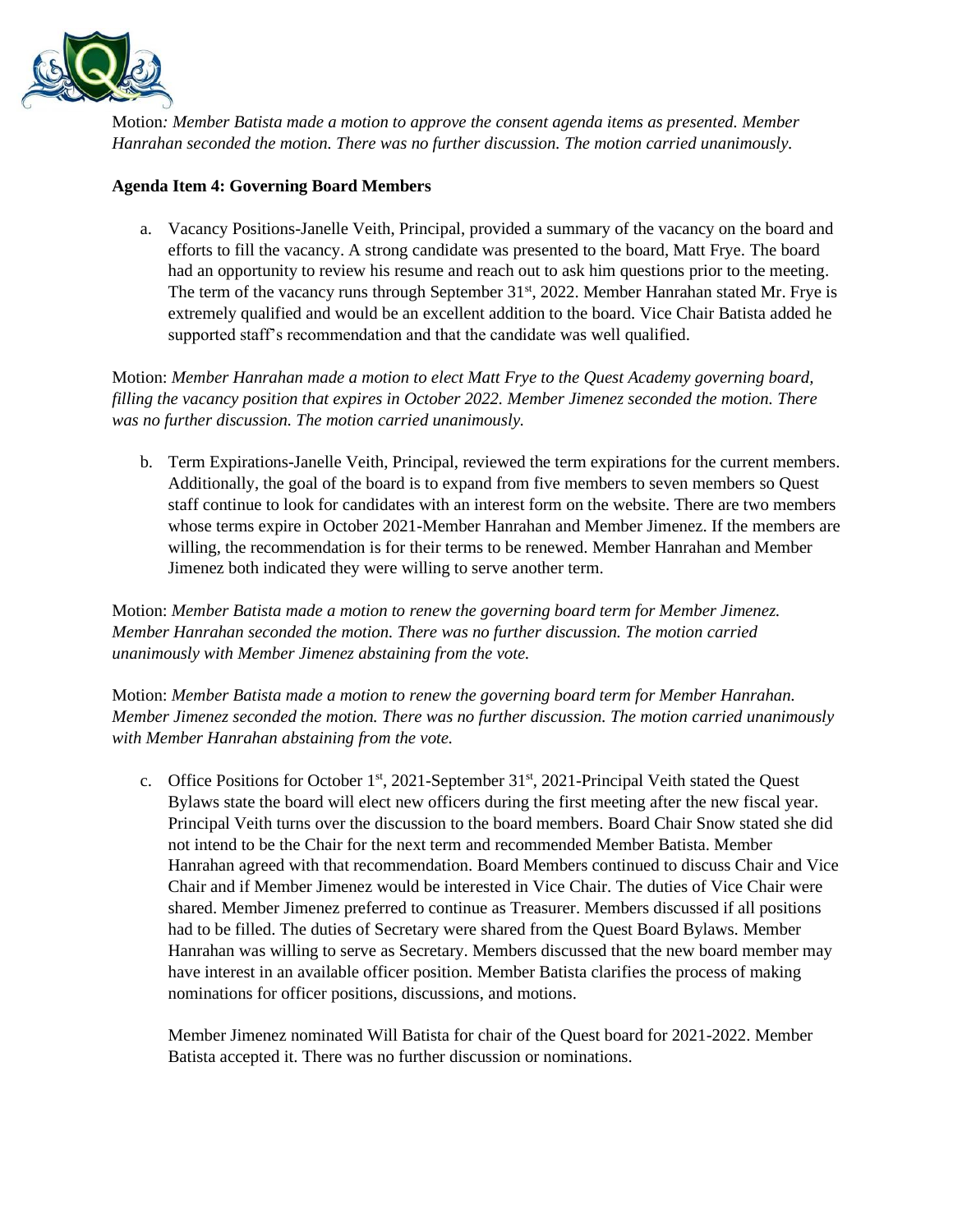

Motion: *Member Jimenez made a motion to approve the officer role of Board Chair to Will Batista for the 2021-2022 school year. Member Hanrahan seconded the motion. There was no further discussion. The motion carried unanimously.*

Member Hanrahan nominated Edward Jimenez for treasurer. He accepted it. No other recommendations were given.

Motion: *Member Hanrahan made a motion to approve the officer role of Treasurer to Edward Jimenez. Member Batista seconded the motion. There was no further discussion. The motion carried unanimously.*

Member Batista nominated Lynn Hanrahan for secretary. She accepted it. No other recommendations were given.

Motion: *Member Jimenez made a motion to approve the officer role of Secretary to Lynn Hanrahan for the 2021-2022 school year. Member Batista seconded the motion. There was no further discussion. The motion carried unanimously.*

# **Agenda Item 5: Board Policy and Procedures Manual, Code of Ethics, and Bylaws**

Principal Veith presented the Board Policy and Procedures manual, Code of Ethics, and Bylaws. This is an annual task for the Board to approve. There are no revisions to the bylaws from last year. Principal Veith reviewed the Code of Ethics and how it supports the mission, vision, and goals of the school. The procedures manual provides the process for escalation of concerns that was modeled after the example provided by the SPCSA. There were no additional discussion from the board.

Motion: *Member Jimenez made a motion to approve the annual board policy and procedures manual, code of ethics, and bylaws as presented. Member Hanrahan seconded the motion. There was no further discussion. The motion carried unanimously.*

#### **Agenda Item 6: SY2022-2023 Student Lottery Application, Policy, and Lottery Date**

Melissa Hester, Registrar, reviewed the enrollment process and open enrollment period. The lottery is conducted on March 1st if needed. Member Batista asked about the frequency of having waiting lists and how they work year to year. Ms. Hester provides clarification. Member Batista asks about the March 1st date and if it could be changed to the first Monday in March.

Motion: *Member Hanrahan motioned to approve the student lottery application policy and date as presented. Member Jimenez seconded the motion. Principal Veith asked for clarification if the motion is approval as presented or approval with the revision of the first Monday in March and the board discussion is that it would be with the amended date of the first Monday in March. Chair Snow restates the motion before voting to those in favor of approving the school year 2022-2023 student lottery application policy and lottery date with the amendment of the lottery date to be changed to the first Monday in March. The motion carried unanimously.*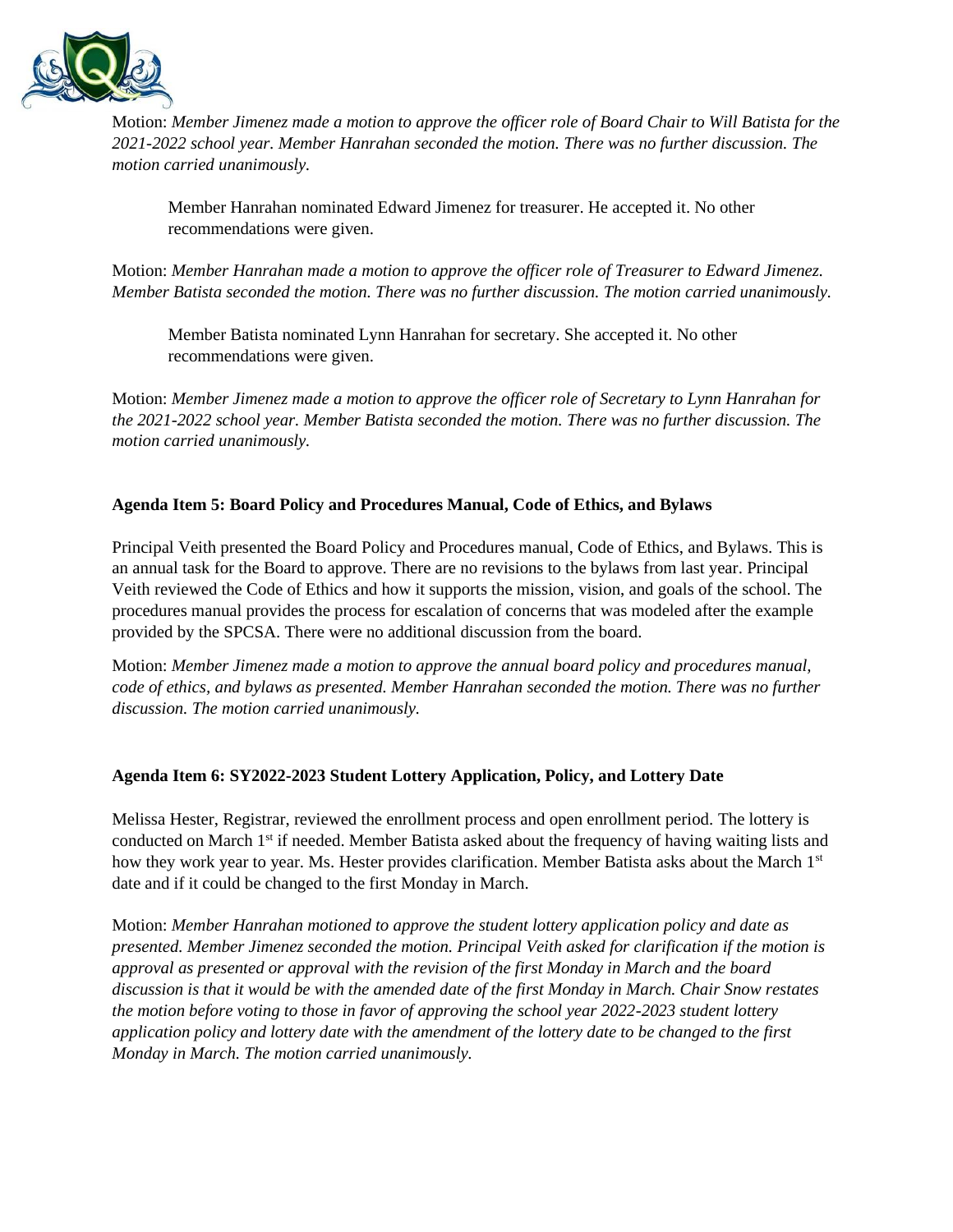

# **Agenda Item 7: Academic Report: Leadership will provide information related to the academic state of the school.**

- a. Academic updates-Principal Veith provided an overview of the academic updates from the summer to include the curriculum utilized and the action steps to provide support for Tier I, II, and III support. Curriculum pacing guides and maps were updated to address student needs. Principal Veith shared the results from the Nevada Social Emotional survey given to all schools. Quest improved on all areas of the survey. On the Spring 2021 Smarter Balanced assessment, Principal Veith shared the proficiency and growth results for the school and state. Caveats to the data included the low participation rates in CCSD for comparison validity. Fall MAP Growth results were also shared with the board. For this school year, Quest has already begun tutoring and is in the process of hiring additional instructional aides.
- b. School Performance Plan-Principal Veith reviewed the requirements and new steps for completion of the School Performance Plan (SPP). The areas of focus on the new performance plan framework are student success, adult learning, and connectedness. Principal Veith went through Quest's SPP after completion of the first five events of the process. Member Batista asked about where the state is in terms of the plan being in beta mode and if the plan is prescriptive. Principal Veith shares where it is in the beta process and that it is prescriptive but root causes, goals, and actions are specific to the school. Member Jimenez asks about how Leader in Me works in this process and if the adult learning environment can have training for parents as well. Member Jimenez also asked about how school funding and getting three stars are related.

Motion*: Member Jimenez made a motion for the school to approve the 2021-2022 School Performance Plan as presented. Member Hanrahan seconded the motion. There was no further discussion. The motion carried unanimously.* 

- c. SPCSA Board Update-Principal Veith shared the SPCSA required an academic update regarding the progress of the elementary school. The report Quest provided to SPCSA was also shared with the Quest board members and the report includes information and action steps shared in the SPP.
- d. Covid 19-Principal Veith provided an update on Covid-19 protocols. Community spread continues to be high in Clark County. During this time, Quest limits visitors and utilizes layered protection measures such as universal masking, cleaning protocols, and social distancing. Covid screenings will begin the following week. Principal Veith provided data on the number of positive cases and quarantines since the beginning of the school year.
- e. Quarterly Discipline Report-Principal Veith stated that in the fourth quarter of the 2020-2021 school year there were no suspensions or expulsions.

# **Agenda Item 8: Financial Report: Leadership Staff will provide information related to the financial state of the school.**

Rich McNeel, Controller gave information on the financial state of the school. He went over the FY2122 budget to actuals and where the school would end for FY2021 pre audit. The PPP loan will be able to be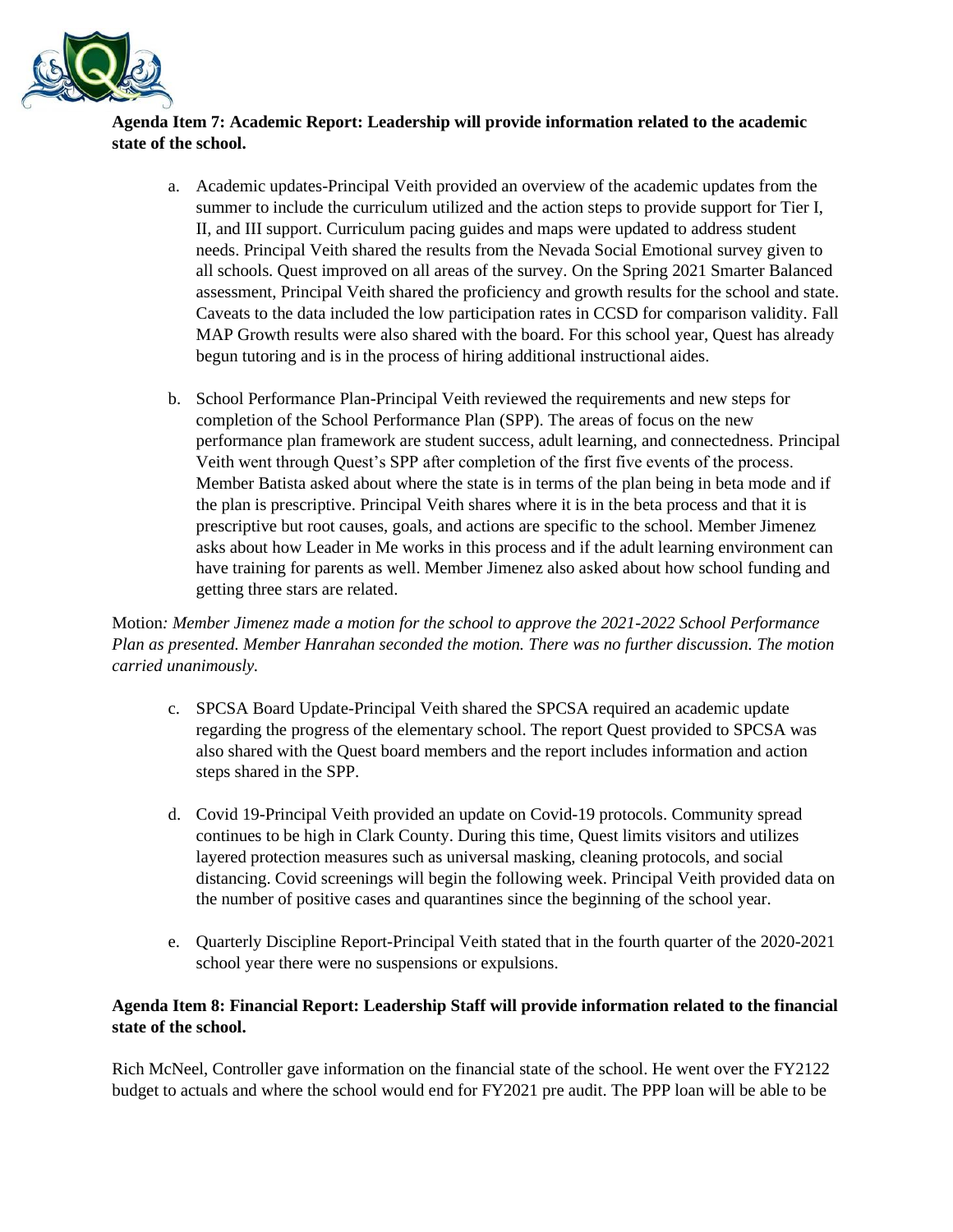

recognized. There are still some legal expenses to be resolved. Member Batista asked about the amount of the legal expenses. Mr. McNeel provided the estimates and numbers previously used. Quest is currently working to get a solution to resolve the legal expenses. Member Batista asked for clarification that our PPP loan is forgiven. Mr. McNeel confirms that the PPP loan has been forgiven.

Member Batista asked about the bank account the SPCSA required for Quest with \$50,000 due to insurance coverage concerns from SY2021. Mr. McNeel and Principal Veith shared that Quest was able to secure full compliance with the statutes of insurance liability and no longer will need that bank account.

Mr. McNeel continued to share the budget versus actuals for the current year. Quest is short of the projected enrollment on the budget but had been conservative with the numbers used with the new funding formula. The budget does not reflect ESSER grants as they are not fully approved. Expense increases are less than the grant increases. Some items from the grant can be capitalized. The board discusses with Mr. McNeel the benefits of being conservative with budgeting.

Mr. McNeel provided an update on the cash flow and that the state will begin doing grant reimbursements more frequently. Also, how cash flow will be affected with any improvements done towards the playground. Member Batista asked for clarification on assumptions. Mr. McNeel provided clarifications.

# **Agenda Item 9: Facilities Report: Leadership staff will provide information related to the school facilities**

- a. Principal Veith shared the progress of the multi-purpose room flooring.
- b. The playground has received administrative approval from the city. Now Quest will need to secure a contractor to complete the approval and begin work. Quest staff is confirming if an official RFP will be required and if so, what the requirements are for it to ensure compliance of use with federal funds. Member Jimenez asked about the timeline for a contractor. Principal Veith shared that once RFP requirements are done that the RFP takes 30 days and then the bids would be presented to the governing board for selection.
- c. Principal Veith provided information regarding the purchase of a camera system for the four buildings to increase student safety and security and contact tracing. Mr. McNeel addressed the fiscal impact. The bids came in higher than the amount Quest requested in ESSER funds so the excess would come from general funds. Board members asked questions about allocations in the budget and how the new system compares to what the school currently has. Principal Veith shared almost all feeds have been lost and it is not Quest's system so it cannot be fixed. Currently the school has full access to the Ring cameras that Quest installed at the main entrances. Member Batista asks additional questions about data drops, access points, key cards, warranty information, and ongoing costs and management of the system and longevity. Mr. McNeel responds on the anticipated longevity. Member Batista requests information from the questions on warranty and ongoing costs before approval. Mr. McNeel will get responses to the questions from the companies and provide the additional information to the board members. Member Batista asked if Quest reached out to Orion as they do a lot of systems with school. Member Batista stated he has no association with them. Mr. McNeel will also obtain a fourth bid from Orion. Principal Veith